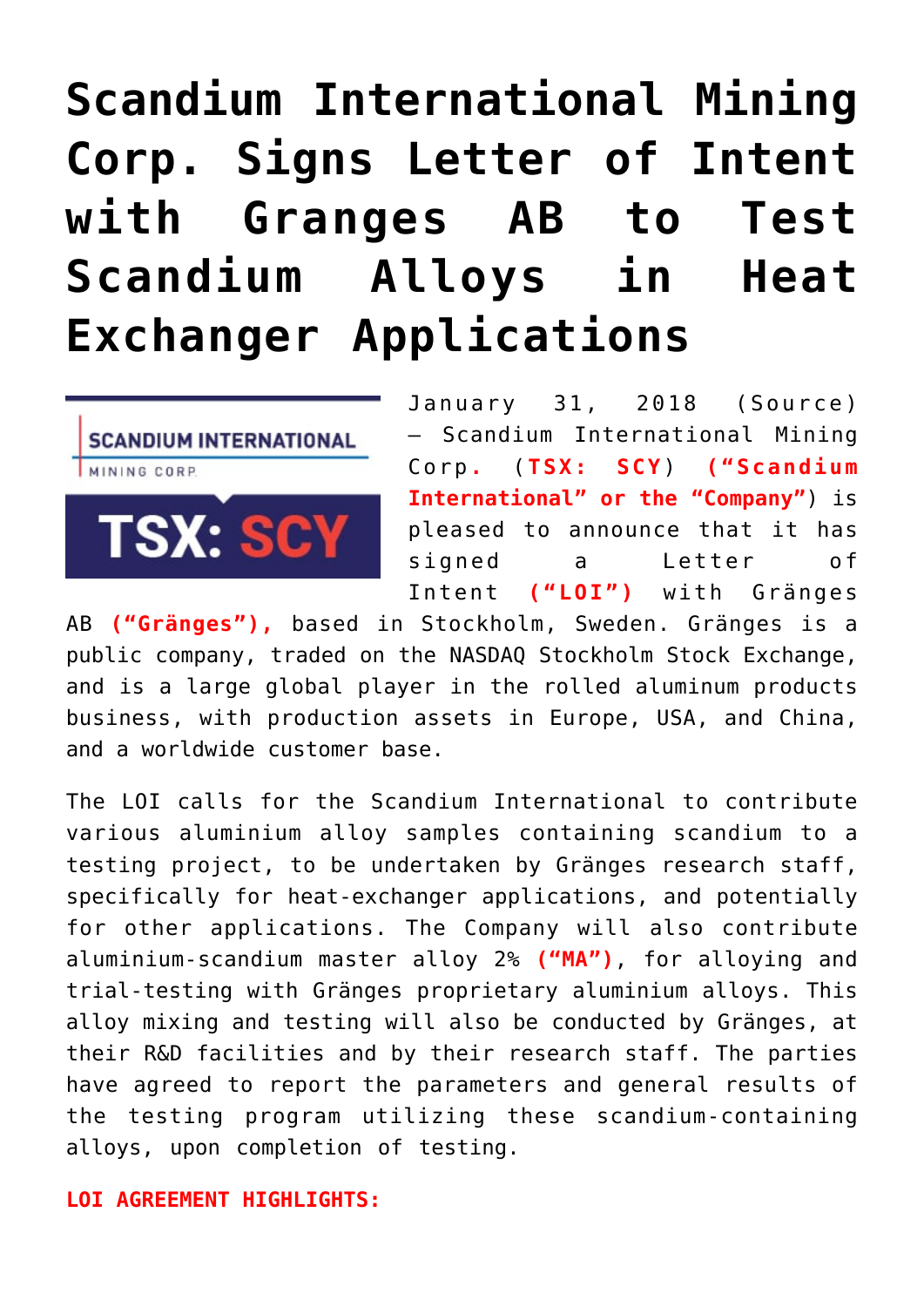- **LOI defines alloy and MA contributions to Gränges' testing programs,**
- **Gränges agrees to test alloy and utilize MA in their research facilities to document observed scandium impacts on alloys used in their products,**
- **Research results are to be reported and understood, possibly publicly disclosed, depending on intellectual property discovery,**
- **Gränges is a recognized leader in rolled aluminum products, specifically heat exchanger products, servicing a large global customer base, and**
- **Successful research results may form a basis for future use of scandium by Gränges.**

This demonstration program with Gränges represents the third formal LOI announced this month by SCY with distinct industry segment leaders. The programs these LOIs represent are key to demonstrating precisely how scandium will perform in specific products, and in production-specific environments. Potential scandium customers insist on these sample-testing opportunities, directly in their research facilities or on their shop floor, to ensure their full understanding of the impacts, benefits, and costing implications of introducing scandium into their traditional aluminum feedstocks.

### **DISCUSSION:**

Gränges is one of the few global players in the rolled aluminum products category, with production, sales and customer-driven product development on three continents. The company is focused on advanced aluminum materials, and holds a leading global position in rolled products for brazed heat exchangers, which it estimates at 20%. The brazed heat exchanger market has traditionally been centered in automotive applications, but is now increasingly being applied to stationary heat exchanger (HVAC) solutions as well. Gränges' focus on technology, manufacturing processes, and material properties has produced smaller, lighter and better designed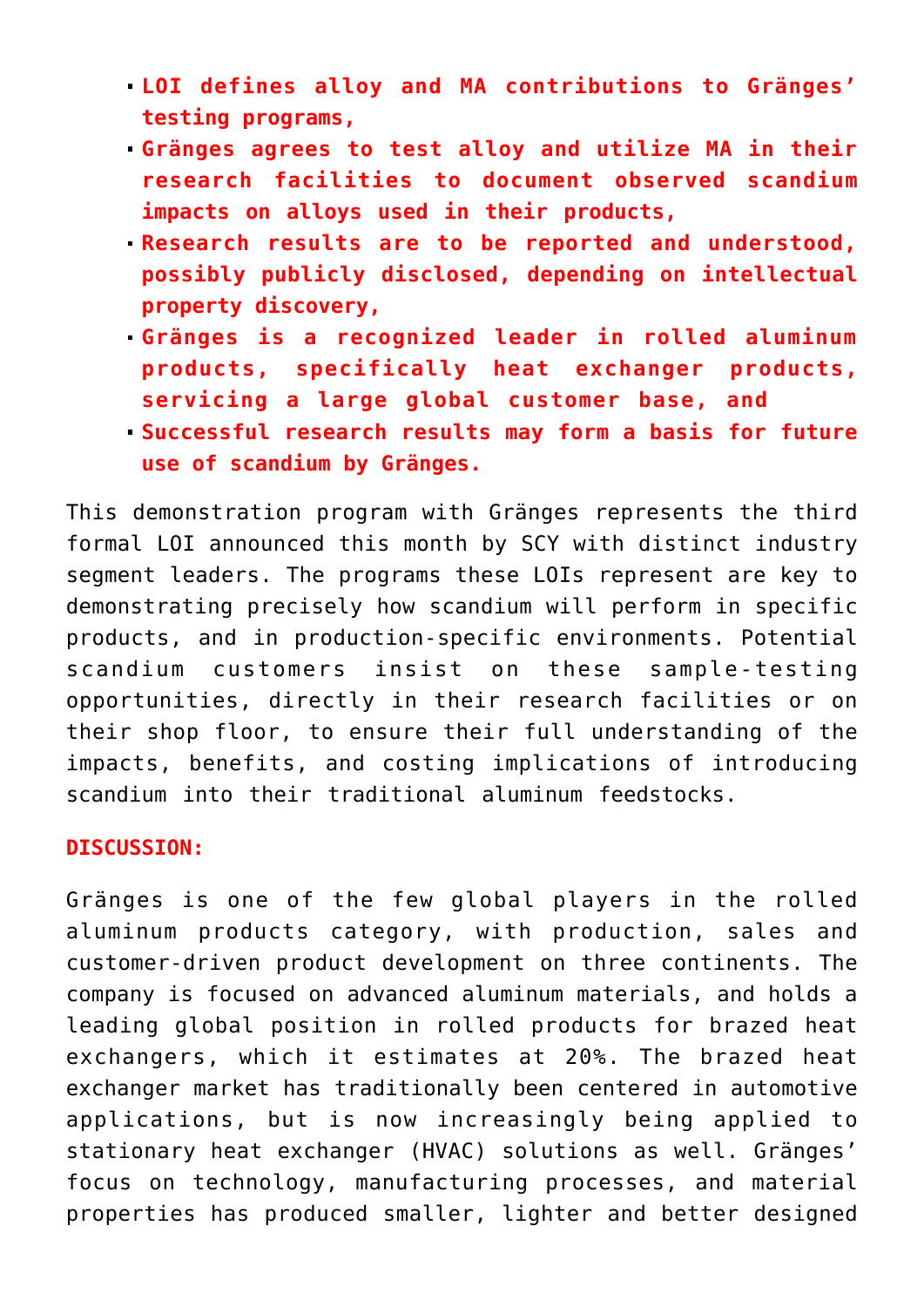heat exchangers, successfully creating products that deliver both better energy efficiency and improved environmental impacts to the marketplace.

In 2016, Gränges acquired the downstream rolling mill assets of Noranda Aluminum Holding Corp., centered in Franklin, Tennessee, renamed Gränges Americas. This acquisition resulted in considerable changes to Gränges' customer structure and markets, and expanded their product offering into automotive heat shields, transformer windings and semirigid containers. The company uses approximately 340,000 tonnes of aluminum alloy in its global product offerings annually, has 1,600 employees and global sales (2016) of over 10 billion SEK (US\$1.3 billion). More than half of Gränges sales are now in the USA.

For more on Gränges AB, you can go to their website at: [www.Granges.com.](http://www.granges.com/)

The Gränges organization and specifically the R&D Center in Finspång, Sweden is ideally qualified to test the effects of scandium on advanced 3 Series brazing alloys, typically employed in the manufacture of heat exchangers of all types and applications. We believe, based on test work already conducted by SCY, that this program holds the potential to demonstrate the significant value of scandium additions in heat exchanger applications, and potentially other applications for aluminum alloys.

These LOI announcements are part of a product and market development strategy by the Company to pick innovative, research-capable partners, willing to test scandium in their applications. We are selecting and approaching these specific partners because we have an understanding, from our commissioned alloy mixing programs, that scandium additions can make valuable contributions to their specific products, and we have the alloy samples to make a fast start on that validation. The scandium market for aluminum alloys needs to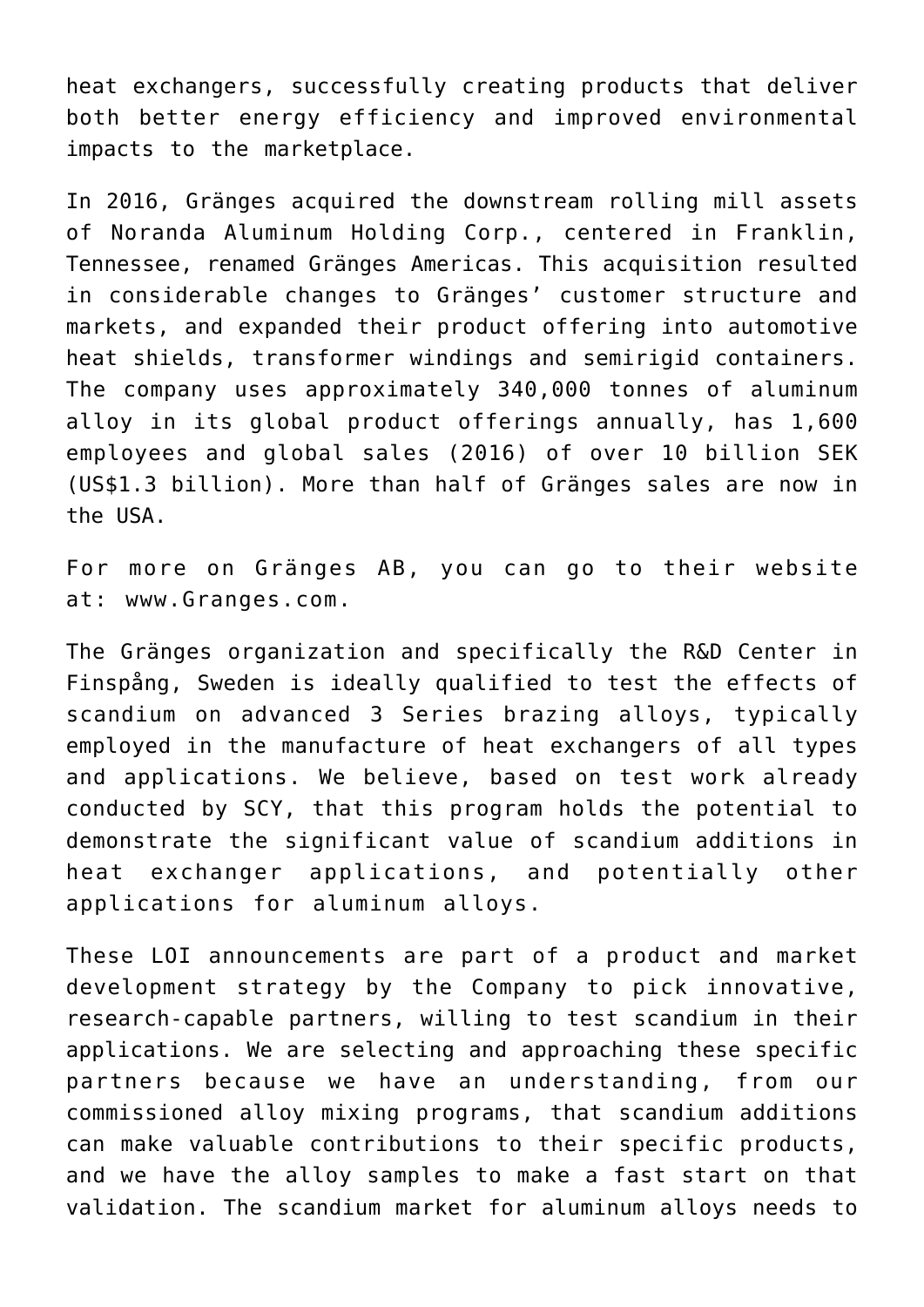be built, and that construction should be seen as underway in the most direct sense. The Company plans to do more of these programs, application-specific, in pursuit of sales contracts with quality customers across numerous industry segments, predominantly existing aluminum alloy consumers.

## **George Putnam, CEO of Scandium International Mining Corp. commented:**

"We are pleased to be taking our recent work with scandium in brazing alloy development and introducing it to a significant aluminium alloy consumer group, known for their innovation and quality products. Gränges is a recognized industry leader in the heat exchanger markets, and the perfect partner to refine our alloy work to meet their specific needs, and potentially see real benefit to be applied to their products."

# **Kent Schölin, SVP, Research and Innovation, commented:**

"Scandium is known to have positive effects on properties for heat exchanger materials. It has previously been too expensive to exploit those positive effects, but with the SCY initiative scandium additions may become economically viable."

#### **QUALIFIED PERSONS AND NI 43-101 TECHNICAL REPORT**

Nigel J. Ricketts, BAppSc (Metallurgy), PhD (Chemical Engineering), MAusIMM CP (Metallurgy), holds the position of VP Projects and Market Development, Australia in the Company, is a qualified person for the purposes of NI 43-101, and has reviewed and approved the technical content of this press release on behalf of the Company.

#### **ABOUT SCANDIUM INTERNATIONAL MINING CORP.**

The Company is focused on developing its Nyngan Scandium Project, located in NSW, Australia, into the world's first scandium-only producing mine. The project has received all key approvals, including a mining lease, necessary to proceed with